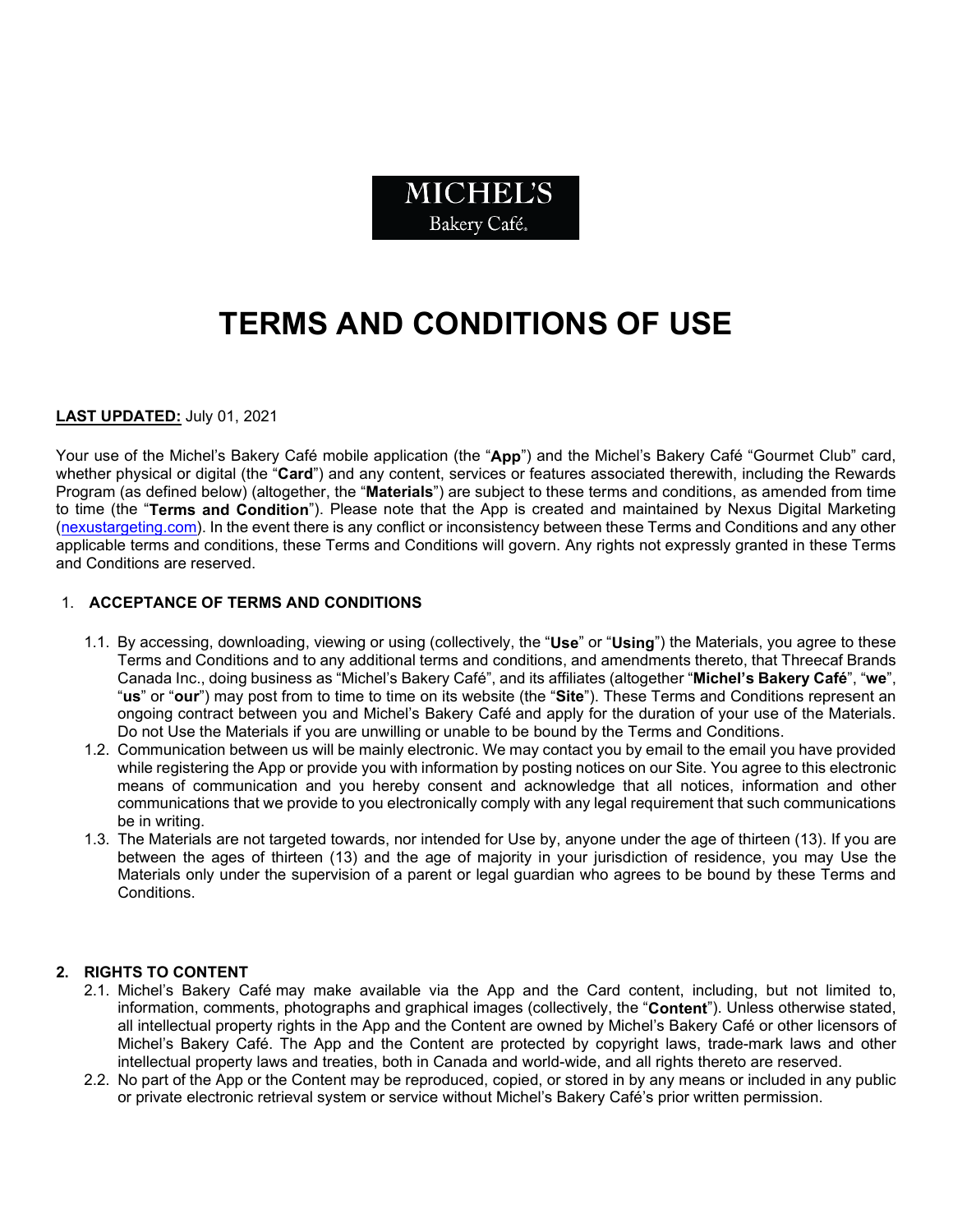#### **3. USING THE APP**

- 3.1. To Use the features offered though the App, you must create an account (the "**Account**") and provide certain information about yourself. In creating your Account, we ask that you provide complete and accurate information. You may not impersonate someone else, create or use an account for anyone other than yourself, provide an email address other than your own, or create multiple accounts.
- 3.2. You are solely responsible for maintaining the confidentiality of your Account including your sign-in information and password, and for restricting access to your Account, mobile device and the App, and you agree to accept responsibility for all activities that occur under your Account or password.
- 3.3. By Using the App, you agree that Nexus Digital Marketing and Michel's Bakery Café may collect and share your location information for the purpose of making the App features available to you. If you do not want your location information collected or shared, either do not Use the App or you may modify your device settings to disable collection of your location information.
- 3.4. You may not misuse the App or any of its Content or features (including by hacking). Michel's Bakery Café will fully co-operate with any law enforcement authorities or court order requesting or directing us to disclose the identity or location of anyone using the App in breach of these Terms and Conditions.

# **4. USING THE "GOURMET CLUB" CARD**

- 4.1. You may use the Card to purchase goods and services at participating Michel's Bakery Café retail locations (the "**Retail Locations**") and/or participate in the Michel's Bakery Café Rewards Program (as defined below). To find the Retail Location nearest you, visit the Michel's Bakery Café locator available in the App and on the Site, or inquire at one of Retail Locations.
- 4.2. We do not charge any activation, service, dormancy or inactivity fees in connection with your Card. Your Card has no expiration date. The dollar value that you load onto your Card is a prepayment for the goods and services available at Retail Locations; it is not insured, either by the Canada Deposit Insurance Corporation (CDIC) or otherwise; it does not expire nor does it earn interest.
- 4.3. Unless otherwise required by law, the dollar value on your Card is non-refundable and non-transferable. You should treat your Card like cash and not disclose your Card information to anyone. If your Card or Card information is lost or stolen, it will not be replaced and anyone who obtains possession of your Card may use it. You are responsible for all transactions on your Card, including unauthorized transactions. In case of errors, we may correct the balance of your Card if we believe that a clerical, billing or accounting error occurred. We have no obligation to review or correct any billing error unless you provide us, within ten (10) days of the date of the transaction in question, the original receipt and sufficient notice for us to review your claim.
- 4.4. You can have both physical Cards and digital Cards (the digital card can solely be used through the App), but each Card remains independent in terms of loading dollar value, past transactions, and participation in the Rewards Program. You can load dollar value on your physical Card by visiting any Retail Location. You can load value on your digital Card by (a) visiting any Retail Location; (b) by using the App; (c) by transferring the loaded value of your physical Card into your digital Card through the App; (d) or by transferring the loaded value of a physical Card you were gifted to your digital Card through the App. The money loaded directly via the App on your digital Card can only be added using a credit card. There may be a delay from the time you pay the amount to be loaded onto your Card and those funds being available for use. There is a minimum amount that you may load on your Card at any given time, and that amount is typically \$10. We may change this amount at any time without notice to you.
- 4.5. The use of Cards (and the associated Rewards Program) by business or for commercial purposes, including by restaurateurs (such as Resto Club members) and catering customers, is strictly prohibited. To learn more about the programs intended for business, please inquire on our Site or at the Retail Locations.

## **5. USING THE MICHEL'S BAKERY CAFÉ REWARDS PROGRAM**

5.1. Michel's Bakery Café offers a loyalty program (the "**Rewards Program**") that allows its participants to earn and accumulate points that can be redeemed for Michel's Bakery Café products and benefits ("**Rewards**") at Retail Locations. The Rewards Program exists solely in connection with retail sales intended directly for individual consumers and their personal use.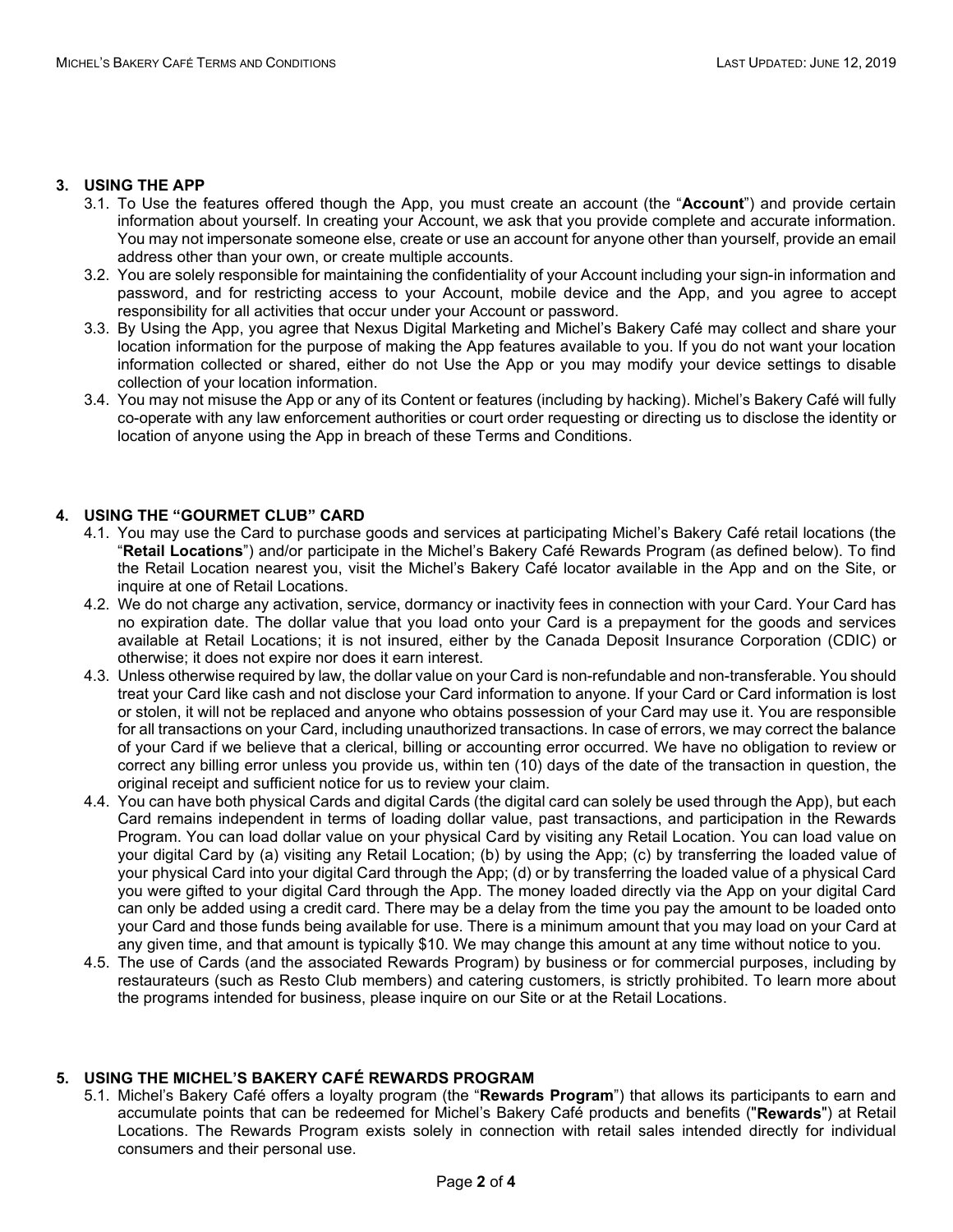- 5.2. Rewards that are available to you through the Rewards Program are based on the number of points that you have earned and accumulated. You earn and accumulate points by making purchases while using a Card at Retail Locations. If you return merchandise, food or other products that you purchased using a Card (note: an original receipt is required), your funds will be returned to you and Michel's Bakery Café will deduct the associated points from your Rewards account. Each Card is linked to its own, single Rewards account which accumulates points associated with the purchases made with that Card. Taxes, tips, donations, and fees, including without limitation, delivery fees, and bag fees, are excluded and ineligible for points accrual.
- 5.3. There are no participation or membership fees associated with the Rewards Program. Points accrued in your Rewards accounts don't have an expiry date. Details relating to point accrual, redemption and Rewards is available on the App, the Site and at Retail Locations.
- 5.4. Points accrued in connection with the Rewards Program are promotional, non-transferrable, have no cash value, and cannot be redeemed for cash. Your redemption of points accrued in connection with the Rewards Program cannot be combined with any other offers or discounts that are applicable to the Rewards for which you are redeeming such points, unless otherwise expressly indicated by Michel's Bakery Café.
- 5.5. You must present the Card linked to the account at a Retail Location to redeem points on that account at the time of redemption. The maximum value for any individual redemption is \$50 CAD per day. Michel's Bakery Café reserves the right to change, modify, discontinue or cancel the Rewards Program or any part thereof at any time and in its sole discretion, without notice to you.

# **6. DISCLAIMERS**

- 6.1. The Materials and all Content, information, services and other features made available in connection therewith are provided to you "as is" and "as available" and, to the maximum extent permitted by law, we explicitly exclude all representations, warranties, conditions and other terms (including any implied by law) of any kind.
- 6.2. Michel's Bakery Café does not warrant that the Use or features of the Materials will be uninterrupted or error-free, that defects will be corrected or that the Materials or the servers hosting the Materials will be free of viruses or other harmful components.
- 6.3. As the transmission of information via the Internet is not completely secure, we cannot guarantee the security of the data transmitted by Using the Materials and any and all transmission of information is at your own risk. You may stop Using the Materials at any time without prior notice to us.
- **7. ARBITRATION:** Please read this section carefully, as it provides for resolution of most disputes through arbitration instead of through court trials and class actions. Arbitration is more informal than proceedings in court, uses a neutral arbitrator instead of a judge, and discovery is more limited. Arbitration is final and binding and subject to only very limited review by a court. This arbitration clause shall survive termination of these Terms and Conditions.
	- 7.1. To the fullest extent permissible by law, any dispute or claim arising out of or relating to these Terms and Conditions, of your Use of the Materials will be resolved by binding arbitration.
	- 7.2. In all cases, you must first send a written description of your claim to our Customer Service department to allow us an opportunity to resolve the dispute. You and we each agree to negotiate the claim in good faith. Either party may request arbitration if the claim or dispute cannot be resolved within 90 days.
	- 7.3. Any arbitration will be held in a reasonably convenient or mutually agreed location. An arbitrator may award on an individual basis any relief that would be available in a court, including injunctive or declaratory relief to the extent required to satisfy your individual claim, and must follow and enforce these Terms and Conditions as a court would. Any arbitration shall be confidential, and neither you nor we may disclose the existence, content or results of any arbitration, except as may be required by law or for purposes of enforcement of the arbitration award. Judgment on any arbitration award may be entered in any court having proper jurisdiction.